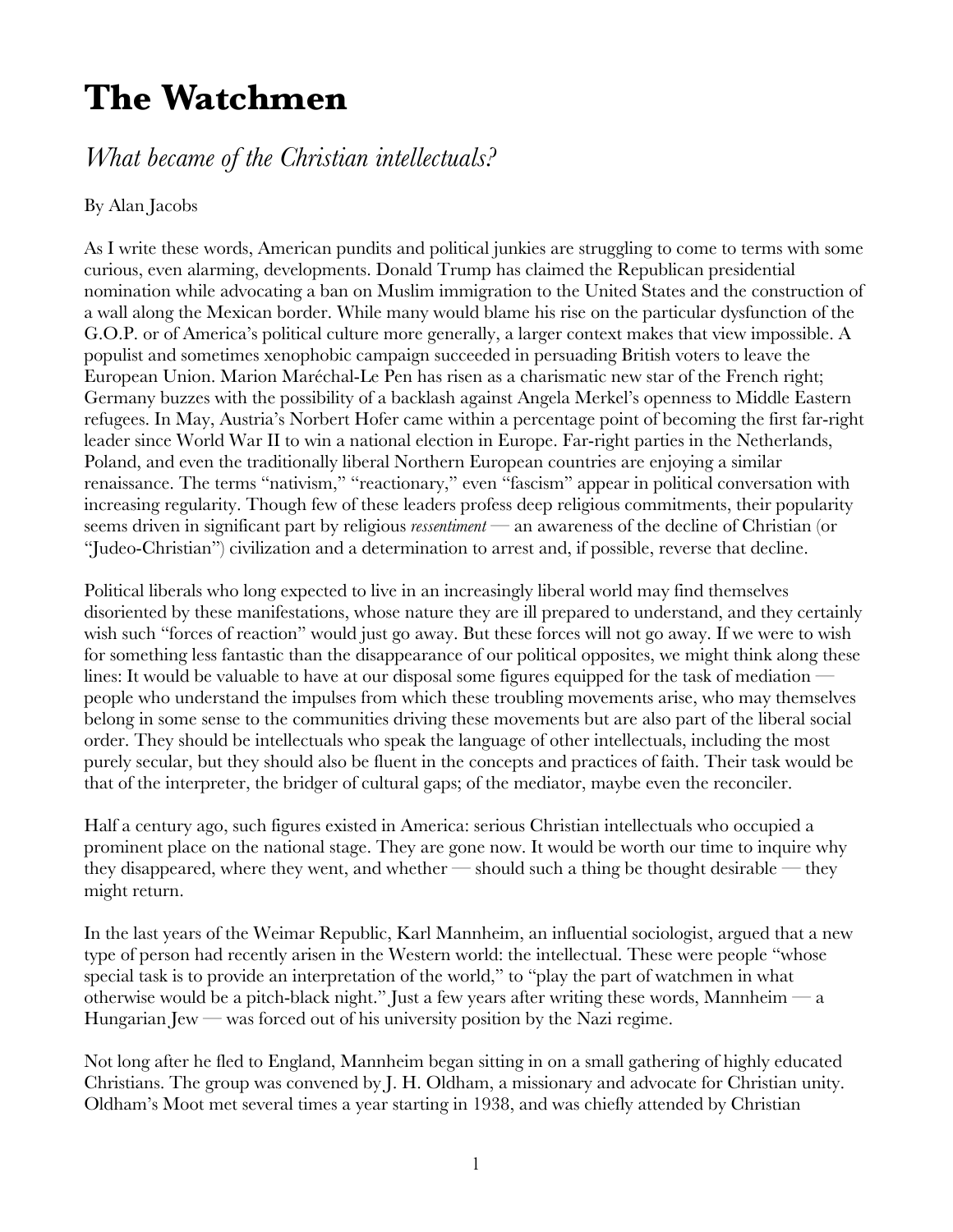intellectuals. (T. S. Eliot was among the most active members.) Mannheim was drawn to the Moot because in their discussions he found intellectuals playing their proper role as interpreters and watchmen. As total war drew closer, and then as it unfolded in all its horror, the members of the Moot met to reflect not so much on the defensibility of warfare or its conduct but on the effect that the war was having on British, and to some extent American, society. It was in this sense that the Moot's participants were watchmen: not Juvenal's guardians (*Quis custodiet ipsos custodes?*), or for that matter Alan Moore's comic-book version, but interested observers whose first job was not to act but to interpret.

Across the Atlantic a similar, though more public and ecumenical, group formed in 1939 through the work of Louis Finkelstein, a rabbi at the Jewish Theological Seminary in New York. This endeavor bore the unwieldy title of the Conference on Science, Philosophy, and Religion in Their Relation to the Democratic Way of Life. It was a more contentious affair than the Moot, largely because of Finkelstein's determination to gather in a single group scientists and humanists, Christians, Jews, and unbelievers. Jacques Maritain, a French Catholic philosopher then living in exile in New York, warned against such inclusiveness; he believed that only religious thought could adequately counter the moral crisis that was afflicting the democratic West. Though Finkelstein was inclined to agree with his point, he wanted a broader conversation. However, when Mortimer Adler of the University of Chicago made Maritain's argument openly — adding that the Western world had more to fear from its irreligious professors than from Hitler, which aroused the wrath of Sidney Hook and the other nonbelievers present — the idea of bringing such a diverse group together came to seem unworkable.

Oldham's Moot and Finkelstein's Conference shared a pair of beliefs: that the West was suffering a kind of moral crisis, and that a religious interpretation of that crisis was required. The nature of the problem, the believing intellectuals agreed, was a kind of waffling uncertainty about core principles and foundational belief. Faced with ideological challenges from the totalitarian Axis powers and from the communist Soviet Union, democracy did not seem to know why it should be preferred to alternatives whose advocates celebrated them so passionately and reverently. What democracy needed was a *metaphysical* justification — or, at least, a set of metaphysically grounded reasons for preferring democracy to those great and terrifying rivals.

In was in this context — a democratic West seeking to understand why it was fighting and what it was fighting for — that the Christian intellectual arose. Before World War II there had been Christians who were also intellectuals, but not a whole class of people who understood themselves, and were often understood by others, to be watchmen observing the democratic social order and offering a distinctive interpretation of it. Mannheim, who was born Jewish but professed no religious belief, joined with these people because he saw them pursuing the genuine calling of the intellectual. Perhaps Mortimer Adler felt the same way: it would otherwise be difficult to explain why he, also a Jew by birth and also (at that time) without any explicit religious commitments, would think that the West could be saved only through careful attention to the thought of Thomas Aquinas.

Though the key Christian intellectuals of the day and their fellow travelers — Mannheim and Adler, Eliot and Oldham, W. H. Auden, Reinhold Niebuhr, Dorothy Sayers, and many others — did not *oppose* their social order, they were far more critical than their predecessors had been during World War I. The Christian intellectuals of World War II found their society shaking at its foundations. They were deeply concerned that even if the Allies won, it would be because of technological and economic, not moral and spiritual, superiority; and if technocrats were deemed responsible for winning the war, then those technocrats would control the postwar world. (It is hard to deny that those Christian intellectuals were, on this point at least, truly prophetic.)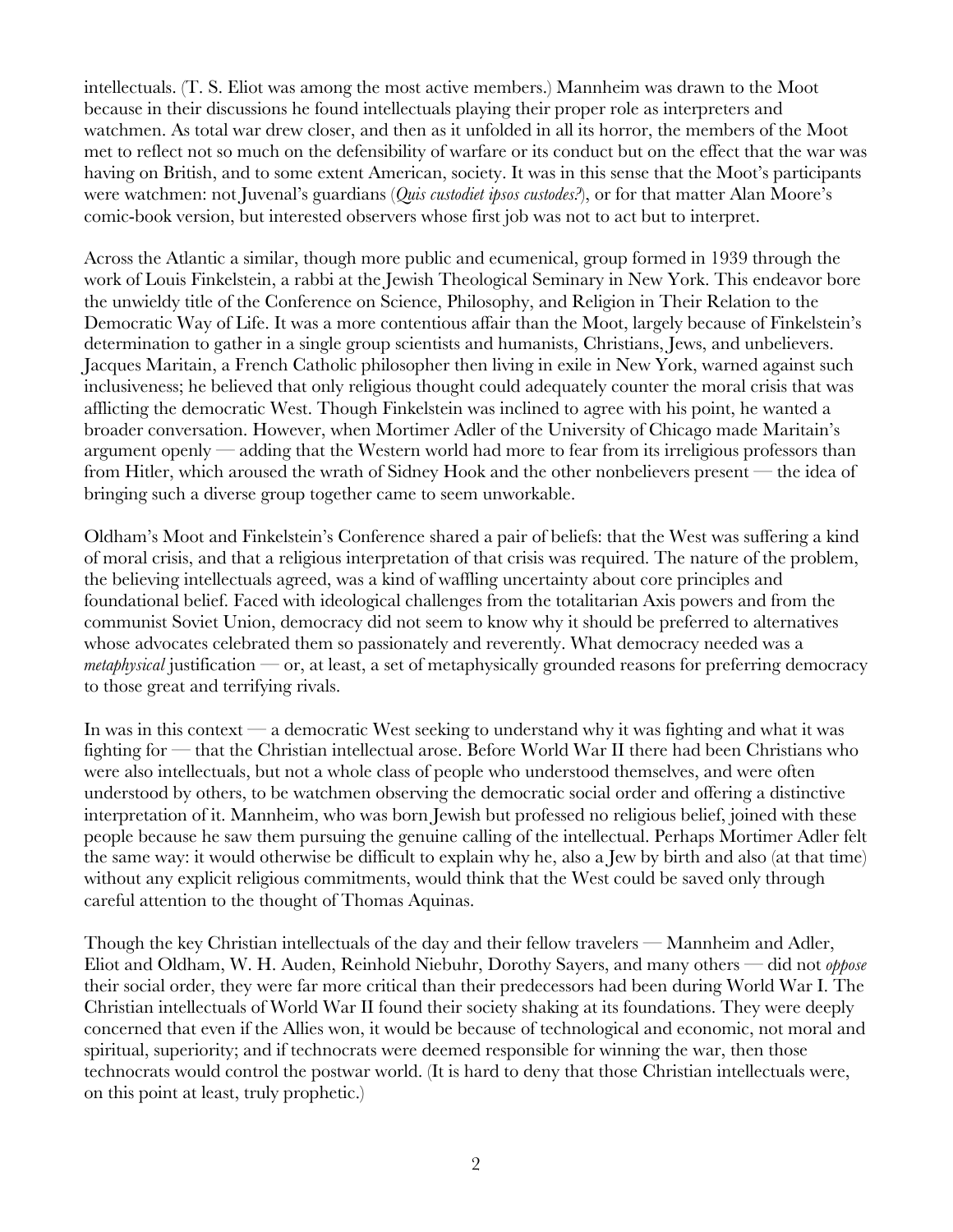But their voices were heard, throughout the war and for a few years after its conclusion. On both sides of the Atlantic, they published articles in leading newspapers and magazines, and books with major presses; they gave lectures at the major universities; they spoke on the radio. C. S. Lewis and Reinhold Niebuhr (to take just two examples) were famous men — appearing on the cover of *Time* in 1947 and 1948, respectively.

Though there remain today Christians who are also public intellectuals, their place in society and the Christian faith's place in their thinking mark them as very different from the figures with whom Karl Mannheim came to associate. If we wish to know why this species became extinct, the short answer is that the Christian intellectual was the product of World War II, and when that war was over, the epiphenomena it had generated simply faded away. But there is also a longer and more complex answer.

This answer will necessarily connect itself to the broader issue of the declining place of Christianity in American life — a subject of evergreen interest, it would seem, especially among Christians. In recent years we have seen Ross Douthat's *Bad Religion: How We Became a Nation of Heretics,* Joseph Bottum's *An Anxious Age: The Post-Protestant Ethic and the Spirit of America,* and George Marsden's *The Twilight of the American Enlightenment: The 1950s and the Crisis of Liberal Belief.* The lack of prominent, intellectually serious Christian political commentators — familiarly known as the "Where Is Our Reinhold Niebuhr?" problem — has frequently been explored since Niebuhr's death in 1971. But the disappearance of the Christian intellectual is a more curious story, because it isn't a story of forced marginalization or public rejection at all. The Christian intellectuals chose to disappear.

It was not wholly elective, of course. W. H. Auden, who throughout the war years had emphasized in both poetry and prose the need for a theologically based understanding of the global conflict, visited the Phi Beta Kappa Society at Harvard in 1946 to read "Under Which Lyre," a poem celebrating the followers of Hermes (the humanists) in their unequal contest against the minions of Apollo (the technocrats). At the time, the president of Harvard was James Bryant Conant, a chemist who had become captivated by the techno-utopian mood of the era. One of the dominant figures of American intellectual culture, Conant had been the chairman of the National Defense Research Committee during World War II, and as such had overseen the Manhattan Project. (He was present at the first atomicbomb test at Alamogordo, New Mexico, in July 1945.) His experiences in the war years intensified his determination to transform Harvard from a liberal-arts school into America's leading institution for the study and promotion of science and technology. "When I was delivering my Phi Beta Kappa poem in Cambridge," Auden later told his friend Alan Ansen, "I met Conant for about five minutes. 'This is the real enemy,' I thought to myself. And I'm sure he had the same impression about me." But it was clear to Auden which of them had the power to impose his vision on America.

Lewis and Niebuhr got their *Time* covers soon after that, and the magazine also gave Auden's booklength *The Age of Anxiety* a reverent review. But within the decade the cultural scene had shifted dramatically. Niebuhr's place as reliable sage had given way to a very different authority: the scientist. The exemplary figure here was John von Neumann, a central force behind the development of the first powerful computers and the hydrogen bomb — and the author of the first major paper in game theory, from which today's behavioral economics descends. "I have sometimes wondered whether a brain like von Neumann's does not indicate a species superior to that of man," Hans Bethe, who would win the Nobel Prize in Physics, told *Life* magazine on the occasion of von Neumann's death in 1957. The same article went on to praise von Neumann as being "more than anyone else responsible for the increased use of electronic 'brains' in government and industry." The full title of *Life*'s encomium is: "Passing of a Great Mind: John von Neumann, a Brilliant, Jovial Mathematician, Was a Prodigious Servant of Science and His Country."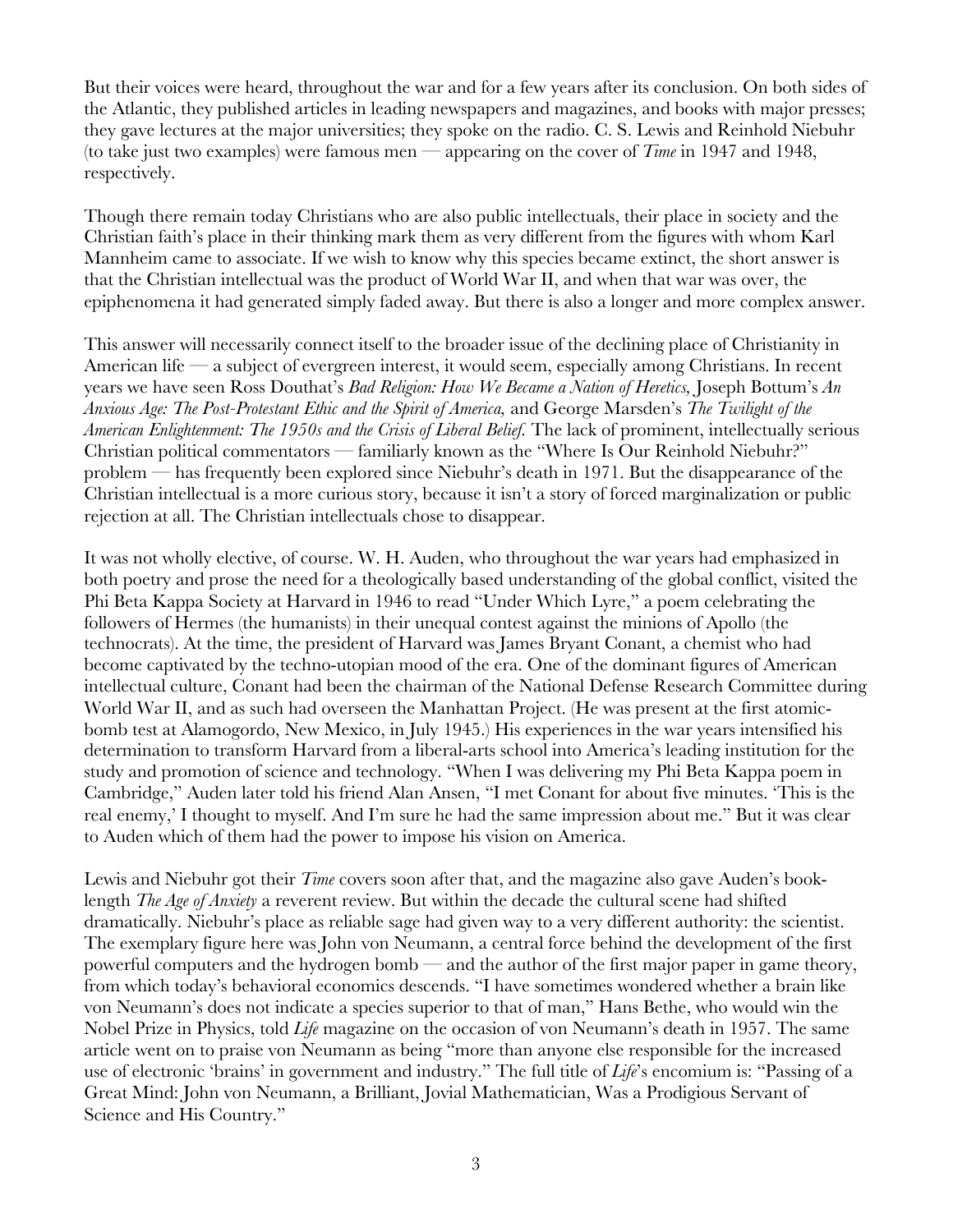The emphasis on von Neumann's service to his country is noteworthy. Writing about the nature of intellectuals as a group, Karl Mannheim had said that any individual intellectual "takes a part in the mass of mutually conflicting tendencies." The phrasing is inelegant, but the point clear: the social value of the intellectual derives from his or her acknowledgment of multiple, not always harmonious, allegiances, and potentially competing values. During World War II the ability of Christian intellectuals to provide a perspective different from that of governments was precisely why they were valued. There was a general unease during the early Forties about the possibility of "winning the war but losing the peace" — losing the peace by losing the national soul. (The origin of the phrase is unknown, but Niebuhr favored it highly.) In this context, reminders of "eternal values" were often welcome.

All that changed with the arrival of the Cold War, which, in contrast to the complex, shifting alliances and enmities of the World Wars, was simply and bluntly binary. It was the American-led democratic world, Judeo-Christian at its heart, against totalitarian atheist communism, in a battle to the death. (The term "Judeo-Christian" is almost coterminous with the Cold War, and in the American context is closely associated with Will Herberg's best-selling *Protestant–Catholic–Jew,* from 1955.) This was not an environment in which the recognition of "mutually conflicting tendencies" was seen as a virtue; and highbrow Christians, like their lower-browed coreligionists, were generally accepting of this worldview.

Those who still held that democracy was not a self-sustaining enterprise tended to make that point subtly and indirectly, as when Auden, in "Vespers," his great prose poem of 1954, wrote that "without a cement of blood (it must be human, it must be innocent) no secular wall will safely stand." It is a poem in which the name of Jesus does not appear ("call him Abel, Remus, whom you will, it is one Sin Offering"). Some of the leading religious cultural critics of the World War II period had shifted their emphases, fallen silent, or lost their hold on the public imagination. Auden had become preoccupied with limning the small cultures of friendship and elaborating a poetic theology of the body, largely setting macropolitical questions aside; C. S. Lewis produced far less social criticism in the 1950s than he had in the previous decade, devoting most of his diminishing energies to fiction. T. S. Eliot wrote a handful of plays but otherwise settled into dignified retirement. Niebuhr's last significant book was probably *The Irony of American History,* which was published in 1952. For those religious intellectuals who were not inclined to cheerlead for democracy and "Judeo-Christian values," a certain privatization of religious experience and discourse was the most likely alternative.

And yet another factor: "anti-intellectualism in American life" — as Richard Hofstadter named the tendency in his book of 1963 — had a profound effect on the preparation of church leaders of all denominations in this country. As anti-intellectualism took a greater hold over American life in general, and over Christian life in America in particular, it came to seem almost unnatural for a congregational minister also to be a deeply learned person, an intellectual with an intellectual's voice.

To be sure, in America the Fifties were a time of public emergence for many Catholic intellectuals, especially writers of fiction: J. F. Powers, Flannery O'Connor, Walker Percy. But these figures were almost assertively apolitical, and when Catholics did write politically, it was largely in order to emphasize the fundamental compatibility of Catholicism with what John Courtney Murray — a Jesuit theologian who was the most prominent Catholic public intellectual of that time  $-$  called "the American" Proposition." Murray was not wholly uncritical of the American social order, but his criticisms were framed with great delicacy: in a time of worldwide conflict, he wrote, "there is no element" of that proposition that escapes being "menaced by active negation, and no thrust of the project that does not meet powerful opposition." Therefore, "America must be more clearly conscious of what it proposes, more articulate in proposing, more purposeful in the realization of the project proposed." The American idea is in no sense *mistaken*, though Americans might need to be "more articulate" in stating and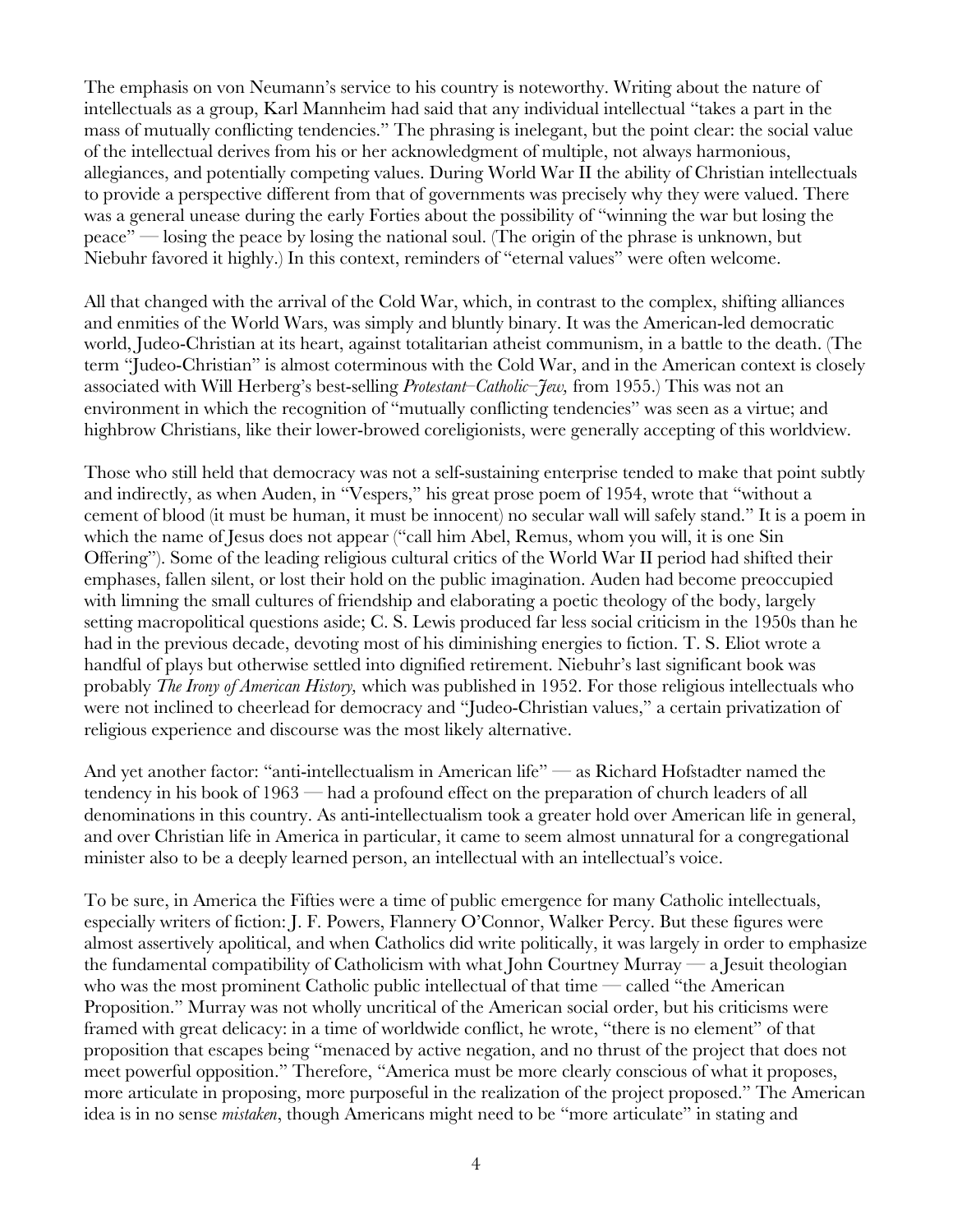defending that idea. This Murray was willing to help us do, by explaining that the Catholic tradition of natural law was the very same principle that the Founding Fathers appealed to when they declared "that all men are created equal [and] are endowed by their Creator with certain unalienable Rights." It is wholly unaccidental that Murray's book *We Hold These Truths: Catholic Reflections on the American Proposition* was published in 1960, when a Roman Catholic named John F. Kennedy was standing as the Democratic Party's nominee for president of the United States.

The various Christian denominations and traditions, while generally comfortable with the American Proposition, nevertheless devoted considerable resources to building their own institutions. The twentyfive years after the conclusion of World War II saw dramatic growth in Christian publishing houses, magazines, colleges, and universities — Catholic and Protestant alike — in quality as well as numbers. Under the leadership of Theodore Hesburgh, the University of Notre Dame grew from an academically mediocre football powerhouse into a major research university. (When Hesburgh became president, in 1952, the university's budget for faculty research was \$735,000; when he retired, in 1987, it was \$15 million.) In 1965, when Jeanne Murray, an English major at the evangelical Wheaton College, in Illinois, won *The Atlantic Monthly*'s annual undergraduate writing prizes for both poetry and fiction, the college took her success as evidence that a Christian education was compatible with a deep commitment to the liberal arts. That Wheaton, long known primarily as the alma mater of Billy Graham, is today perhaps better known as a repository of the papers of C. S. Lewis and J.R.R. Tolkien testifies to this shifting emphasis.

As these institutions grew stronger and more confident, they provided ways for highly educated Christians, Christians who perhaps in an earlier era would have had a chance of becoming significant public intellectuals, to talk to one another more than to the culture at large. As they devoted themselves to these labors, all around them the Sixties were happening; by the time they realized just how dramatically the culture had changed, it was too late for them to learn its language — or for it to learn theirs.

One career might serve to illustrate this general trend: that of Richard John Neuhaus. Neuhaus first made a name for himself in the late Sixties, when he was serving as the pastor of a black Lutheran congregation in Brooklyn. He participated vigorously in the civil-rights movement, and if he later exaggerated his relationship with Martin Luther King Jr., there was indeed something to exaggerate. The practice of social protest led him, quite naturally he believed, to vocal opposition to the Vietnam War. He appeared regularly on television, published widely, and was reported on and interviewed by every major periodical in America. Neuhaus was not a scholar, but he was certainly an intellectual, and was capable of reflecting learnedly on the ways in which Scripture and Christian tradition spoke to the crises of the time. (It is said that when they met, Reinhold Niebuhr remarked, "I'm told you're the next Reinhold Niebuhr.")

But then things changed for Neuhaus. He did not cease to think that racism was a massive wound at the heart of American life, nor did he cease to believe that the Vietnam War was utterly misbegotten; but he did come to believe that the liberal establishment was neglecting an equally serious moral issue: abortion. For Neuhaus, it was obvious that the Supreme Court's *Roe* v. *Wade* decision of 1973 was disastrous from the perspective of Christian ethics, and he seems for a time to have expected his fellow antiwar and antiracism Christians to join him in denouncing the verdict. In this expectation he was mistaken, for American culture had divided along fault lines that he had not fully grasped. Those who opposed the war and supported King came also, by and large, to support the sexual revolution, which included among its many aspects support for abortion. Those who opposed abortion — and that coalition was slow in forming: evangelicals took some time to join their Catholic brothers and sisters in protest — did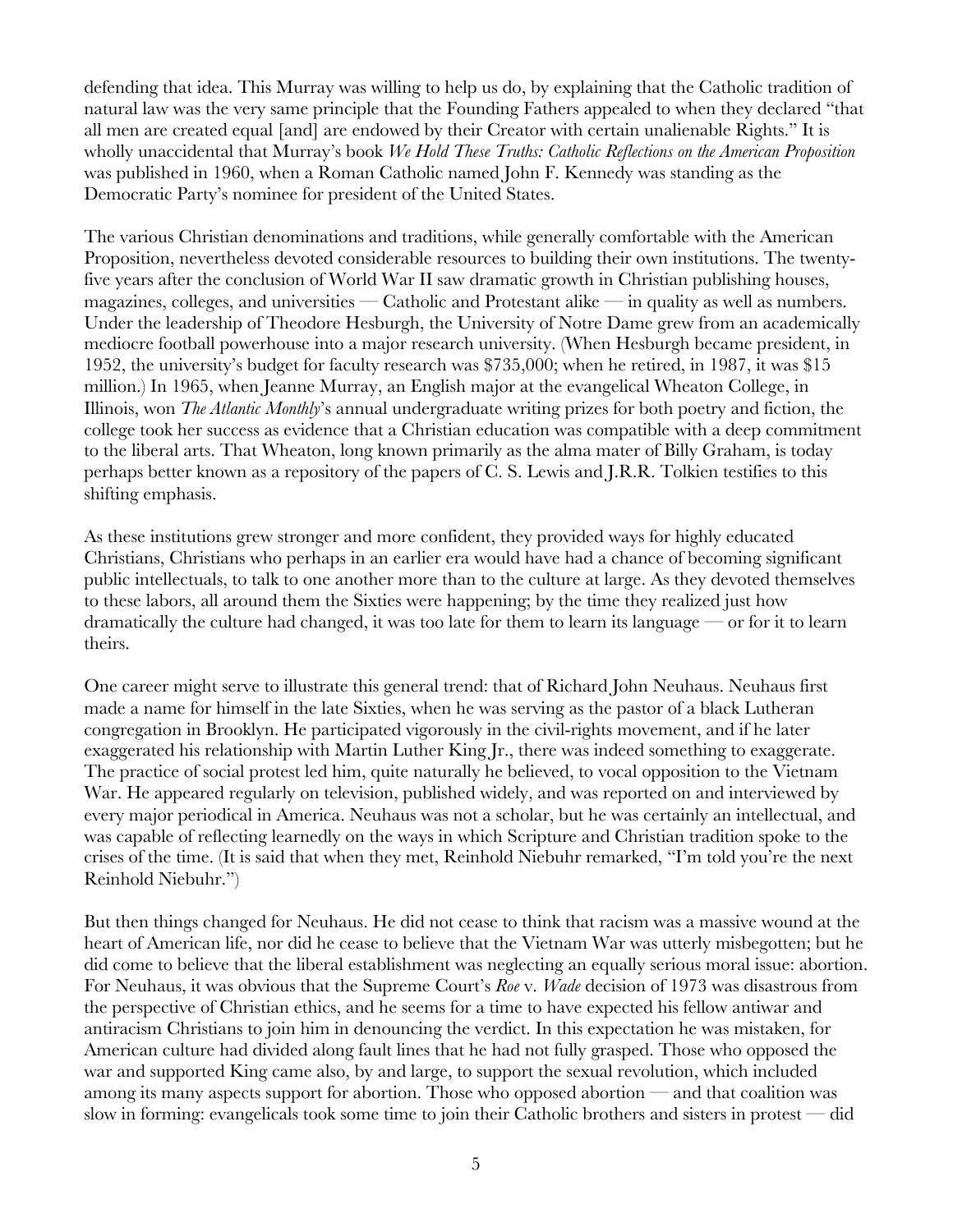so from a position of moral conservatism, which, it seemed to them, went along with a social and cultural conservatism that made them reluctant to set themselves wholly at odds with the actions of the U.S. government.

Neuhaus found himself increasingly isolated from his former companions in social protest; television programs were less likely to invite him to share his thoughts, and many of the journalistic outlets that had been receptive to him closed their doors. All this led Neuhaus toward a kind of intellectual entrepreneurship that would empower him to pursue the full expression of his social concerns, which he never ceased to believe were consistent and coherent in ways that his former allies on the left failed to recognize. (One of the last articles he wrote, just before his death in 2009, was titled "The Pro-Life Movement as the Politics of the 1960s.") After a couple of false starts, in 1990 he created the Institute on Religion and Public Life, whose flagship endeavor was the magazine *First Things.*

The German philosopher Jürgen Habermas is the great theorist and explainer of the public sphere, that conversational space in a society where the issues of the day are debated and contested — where alternative points of view are considered by the public. Nancy Fraser, a feminist political theorist, pointed out that not everyone gets to be a part of this public sphere: women and minorities, especially, tend not to be invited. They are not given space in the newspapers and magazines, or places at the talkshow table. They are therefore driven to create what Fraser called "subaltern counterpublics": their own publishing houses, magazines, and websites where they can articulate their convictions.

Subaltern counterpublics are essential for those who have never had seats at the table of power, but they can also be immensely appealing to those who feel that their public presence and authority have waned. It is possible that Neuhaus could have worked harder to reclaim a seat at the table — to get, for instance, the same kind of hearing for his pro-life views that he had earlier received for his antiwar and antiracism stances. But Neuhaus, and many who shared his core convictions, made the prudential judgment that this renewed access would be impossible to acquire — and if acquired would come at too high a price. In 1996 Stanley Fish, the literary and legal theorist, put it this way — curiously enough, in the pages of Neuhaus's *First Things*:

If you persuade liberalism that its dismissive marginalizing of religious discourse is a violation of its own chief principle, all you will gain is the right to sit down at liberalism's table where before you were denied an invitation; but it will still be *liberalism's* table that you are sitting at, and the etiquette of the conversation will still be hers.

I wrote regularly for *First Things* in those days, and when Fish submitted his essay to the journal, Father Neuhaus — as he had by then become, having converted to Catholicism in 1990 and been ordained to the priesthood shortly thereafter — asked me whether I thought he should publish it. It made him nervous. The title Fish had given his essay was "Why We Can't All Just Get Along," which at that time was an obvious reference to the words of Rodney King, whose beating by members of the Los Angeles Police Department in 1991 had been captured on videotape. When a jury unaccountably found the police officers not guilty of assault, riots erupted in L.A., after which King plaintively asked, "Can we all get along?" Fish not only didn't believe that we could get along; he didn't see why religious people would want to:

To put the matter baldly, a person of religious conviction should not want to enter the marketplace of ideas but to shut it down, at least insofar as it presumes to determine matters that he believes have been determined by God and faith. The religious person should not seek an accommodation with liberalism; he should seek to rout it from the field, to extirpate it, root and branch.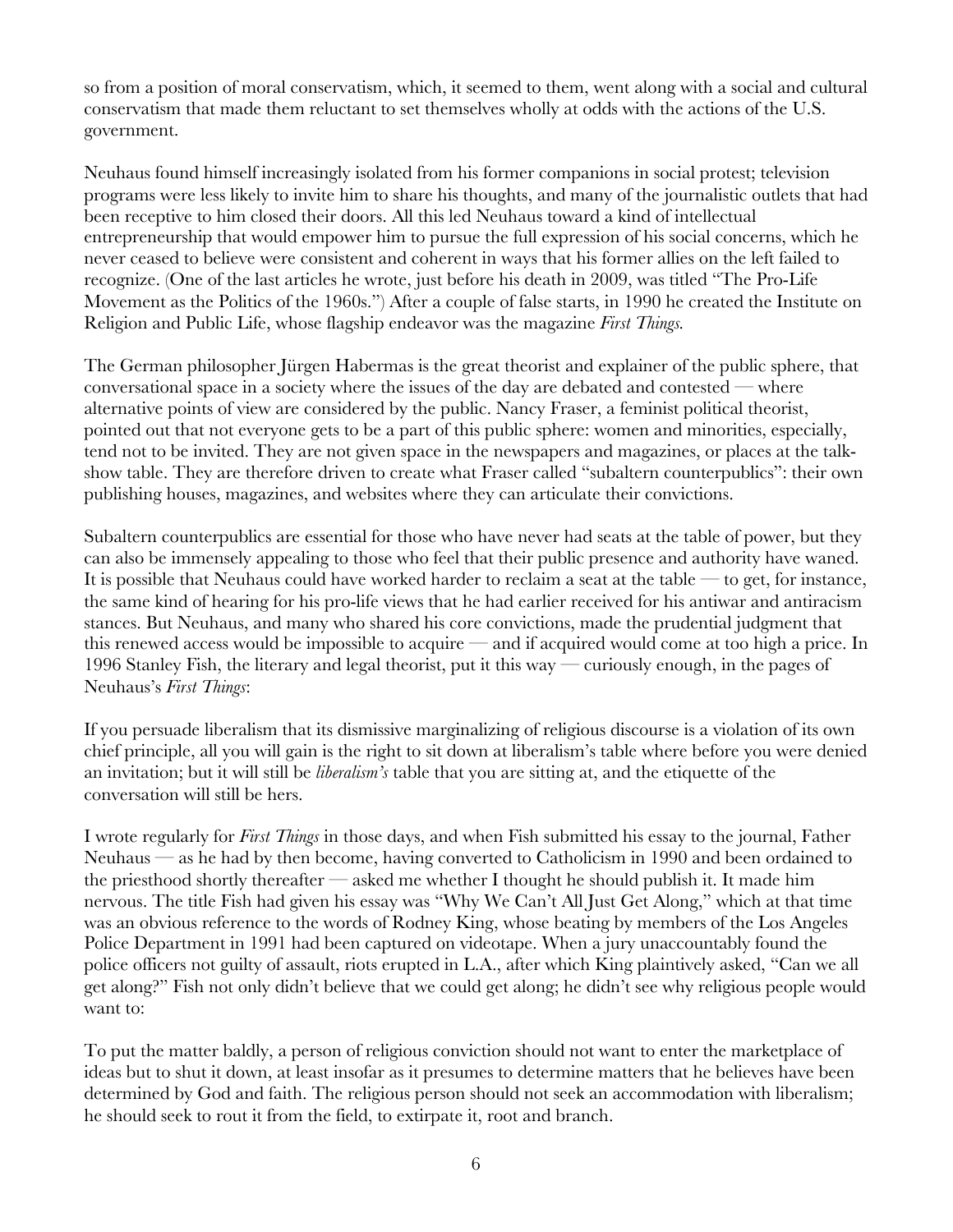This blunt endorsement of confrontation, even if the confrontation was only rhetorical, made Father Neuhaus reluctant to publish the essay.

In the end, he decided to run it, but accompanied by an editorial response. I pleaded with him to allow me to write that response, but he determined to do it himself, and titled his piece "Why We Can Get Along." It was his conviction that the existence of journals like *First Things* — and, in other domains of American civic life, religious institutions like the Franciscan University of Steubenville and Wheaton College — made mutual tolerance if not possible then at least significantly easier. Accommodation had been purchased at the price of creating domains that were separate but, in theory at least, equal.

What about those Christian thinkers who have chosen a path that disdains separatism? They, too, have been faced with limited choices, narrow avenues of thought and influence — but very different ones.

Take Cornel West, who has long striven to articulate a prophetic Christian witness — this is his consistent self-description — both to the academy and to the public at large. But after lengthy stints at Harvard and Princeton, he has recently moved to Union Theological Seminary in New York City. (It is perhaps not wholly coincidental that Union was the longtime employer of Reinhold Niebuhr.) The question for West, and I think for many Christian intellectuals today, is one of social and institutional *location*. From what place is one best suited to bear witness to what one believes to be core Christian truths, in a manner that is both free and audible?

West has been noted in recent years for his increasingly fierce denunciations of a man he once lavished with great praise: Barack Obama. In 2014 West said that the president "posed as a progressive and turned out to be counterfeit. We ended up with a Wall Street presidency, a drone presidency, a national security presidency"; more recent comments make this criticism seem mild. This is perhaps the rage of a Christian prophet who never expected to be heeded by the public at large but who cannot reconcile himself to what he believes to be the betrayal of foundational social commitments by a person whom he had considered a "companion and colleague."

It will be said that West has exiled himself from a strong public presence by his political "extremism," but extremism is intrinsic to the prophetic calling, as Martin Luther King Jr. commented long ago in his "Letter from Birmingham Jail." The problem for West is that he is ignored by, as it were, both sides of his inheritance: a man who would be president cannot endorse West's radical politics, while West's Christianity, and that of his forebears in the civil-rights movement, is irrelevant or even counterproductive to today's black activists. When Ta-Nehisi Coates writes to his son, "You must resist the common urge toward the comforting narrative of divine law, toward fairy tales that imply some irrepressible justice," he is quite explicitly rejecting King's Christian faith and his famous claim that "the arc of the moral universe is long, but it bends towards justice."

In any case, it cannot be surprising that Obama's favorite Christian intellectual is not West but a gentler figure, the novelist Marilynne Robinson. Last June, when the president delivered the eulogy for Clementa Pinckney, the murdered pastor of Emanuel African Methodist Episcopal Church in Charleston, South Carolina, he said, "That's what I felt this week — an open heart. . . . It's what a friend of mine, the writer Marilynne Robinson, calls 'that reservoir of goodness beyond and of another kind.'"

In light of the history I have been narrating here, the career of Marilynne Robinson looks like a case of opportunities taken, but also opportunities missed. It is true that, especially in her fiction, she offers to a (largely secular) audience a picture of what the world looks like when it is irradiated by faith or the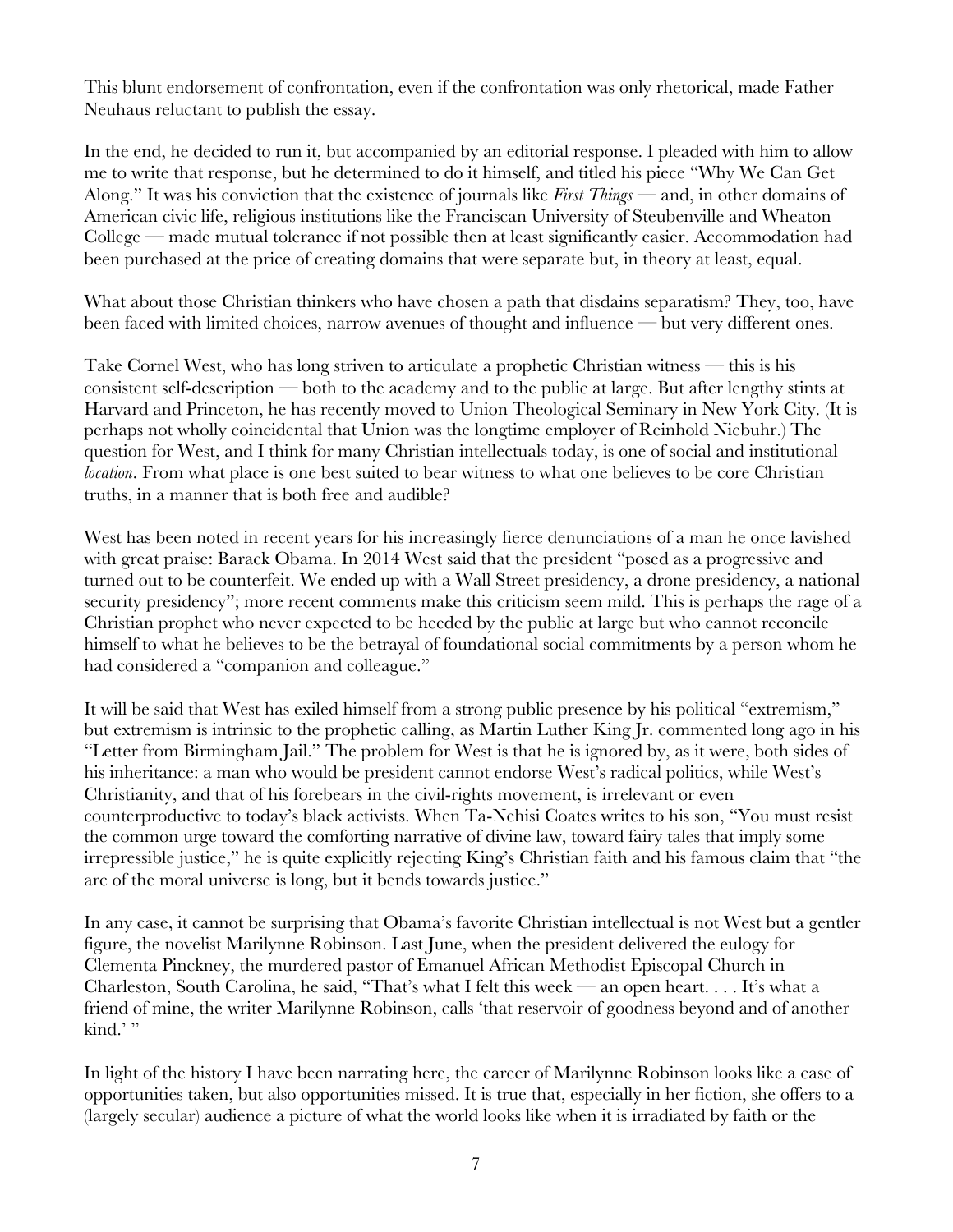possibility of faith; but it is never a faith that calls upon her readers to act differently, socially or politically or morally, than they would normally be inclined to act. In her essays, she often speaks explicitly as a Christian, but there tends to be a strange mismatch between her subject and her audience. Take "Fear," an essay from 2015 in which she writes that "contemporary America is full of fear" — a fear manifested largely through a kind of cult of firearm ownership — and "fear is not a Christian habit of mind." If Robinson wants to persuade her fellow American Christians to reject the culture of guns and overcome their fear, *The New York Review of Books* is an odd place to do it. My point is not that Robinson's argument is wrong but that it offers a highly critical interpretation of people who are not reading it, and leaves the core assumptions of its audience unchallenged.

In another recent essay, "Memory," she writes,

I am a Christian. There are any number of things a statement of this kind might mean and not mean, the tradition and its history being so complex. To my utter chagrin, at this moment in America it can be taken to mean that I look favorably on the death penalty, that I object to food stamps or Medicaid, that I expect marriage equality to unknit the social fabric and bring down wrath, even that I believe Christianity itself to be imperiled by a sinister media cabal. It pains me to have to say in many settings that these are all things I object to strenuously on religious grounds, having read those Gospels.

There is, it seems to me, a good deal to find fault with here: the apparent implication that, since Robinson says she holds the views she does simply by virtue of having read the Gospels, those Christians who see things differently than she does have not read the Gospels; or the notion that such reading could settle practical questions of social policy; or the notion that she "has to" distance herself from other Christians who do not share her political and social views.

That last point above all. For when we read the great Christian intellectuals of even the recent past we notice how rarely they distance themselves from ordinary believers, even though they could not have helped knowing that many of those people were ignorant or ungenerous or both. They seem to have accepted affiliation with such unpleasant people as a price one had to pay for Christian belonging; Robinson, by contrast, seems to take pains to assure her liberal and secular readers that she is one of them. (From the same essay: "I have other loyalties that are important to me, to secularism, for example.")

Something similar might be said of Robinson's recent conversation, also published in *The New York Review of Books,* with Obama, to whom she returns the name of friend. It may be poor form to use a conversation with a friend in order to speak truth to power, but I for one would have appreciated a dose of Cornel West–like poor form. After all, the claim that "contemporary America is full of fear" might also be applied to the person who promised but failed to close the prison at Guantánamo Bay. I think Robinson may well be the finest living American novelist, and at her best a brilliant essayist, but whatever her religious *beliefs*, her *culture* seems to be fully that of the liberal secular world — and it may matter, in this regard, that her professional career has been at a public university. While surely she must know some living Christian subculture from the inside, she does not seem to be interested in representing its virtues, or its mixture of virtues and vices, to an unbelieving world, or to speak on its behalf, or to speak *to* it in any general way.

I fear that this sounds like a reproach, though I mean for it to be a lament. Blame is hard to assign here. If we cannot imagine Robinson being invited to preach at a big-box Bible church somewhere in suburbia, that may say less about her than about the anti-intellectual and artistically indifferent culture of much of today's evangelicalism; but then, *those* developments may have been exacerbated by Christian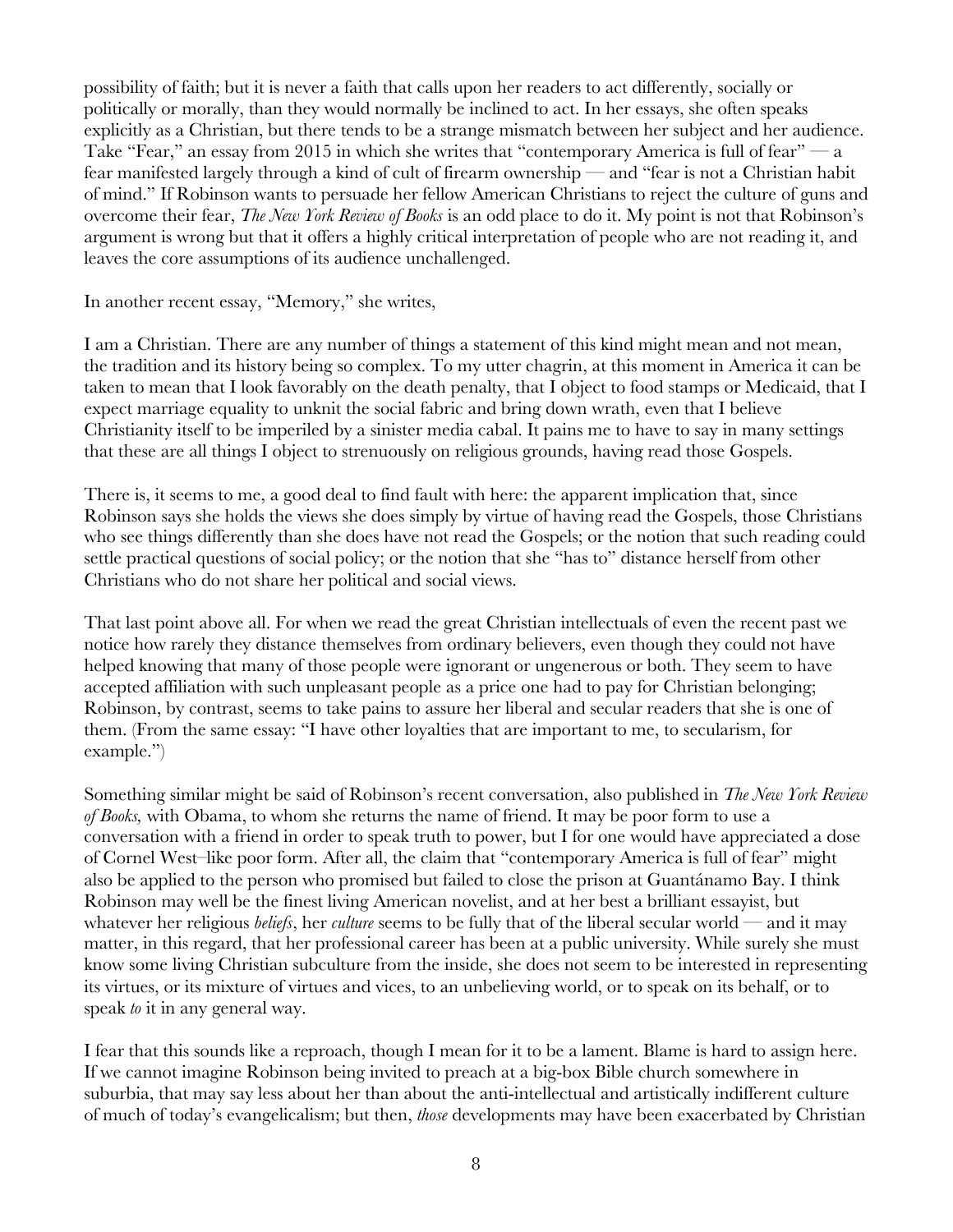intellectuals' neglect of their responsibilities to the life of their churches. At some point in the past sixty years or so a perverse and destructive feedback loop engaged, and I cannot see how to disengage it.

Still, it is noteworthy how consistently inward and solitary the faith of the characters in Robinson's novels is, including that of her most compelling creation, the elderly pastor John Ames in *Gilead.* The *community* of church is not a strong element in these people's lives; they tend not to speak for anyone or anything more than themselves, and the conversations that they have about faith are mostly internal. I can't help wishing that someone, someone of Marilynne Robinson's stature and gifts, would tell readers of *The New York Review of Books* that such church communities need not be scorned or feared, and then tell those church communities the same about the readers of *The New York Review of Books.* That would require a patience, a kindness, a courage that it seems scarcely possible to ask for in our current climate.

Christians in public institutions are legally constrained in their speech. As Stanley Fish once shrewdly commented,

What, after all, is the difference between a sectarian school which disallows challenges to the divinity of Christ and a so-called nonideological school which disallows discussion of the same question? In both contexts something goes without saying and something else cannot be said (Christ is not God or he is). There is of course a difference, not however between a closed environment and an open one but between environments that are differently closed.

In institutions of the public sphere that have no connection to the state, such as the *New York Times,* there is legal freedom, but that institution might not wish to sully its good name, or alienate its base, by providing a platform to overly sectarian voices.

When Cornel West moved to Union Theological Seminary, he was making a move not only to Manhattan — still the media heart of America — but also to a church-based institution, a seminary, a place of training for the ministry as opposed to preparation for a career on Wall Street. For Reinhold Niebuhr, there was no real problem of this kind: it was not necessary for him to choose between being free and being audible. He could teach at Union Seminary, write for every major periodical in America, have his books published by a venerable New York house (Scribner); whatever conflicts he may have experienced in his career he did not experience as Christian intellectuals do today.

It was the Sixties that changed everything, and not primarily because of the Vietnam War or the cause of civil rights. There were many Christians on both sides of those divides. The primary conflict was over the sexual revolution and the changes in the American legal system that accompanied it: changes in divorce law, for instance, but especially in abortion law. (Many Christians supported and continue to support abortion rights, of course; but abortion is rarely if ever the central, faith-defining issue for them that it often is for those in the pro-life camp.) By the time these changes happened and Christian intellectuals found themselves suddenly outside the circles of power, no longer at the head table of liberalism, Christians had built up sufficient institutional stability and financial resourcefulness to be able to create their own subaltern counterpublics. And this temptation proved irresistible. As Marilynne Robinson has rightly said in reflecting on the agitation she can create by calling herself a Christian, "This is a gauge of the degree to which the right has colonized the word and also of the degree to which the center and left have capitulated, have surrendered the word and also the identity."

There is surely no neat solution to the dilemmas that Christian intellectuals began to face in the Sixties and still face today, and perhaps no solution at all. I speak as one of these Christian intellectuals, at least I flatter myself to think so, though I have never wished for or imagined I could achieve a public role like